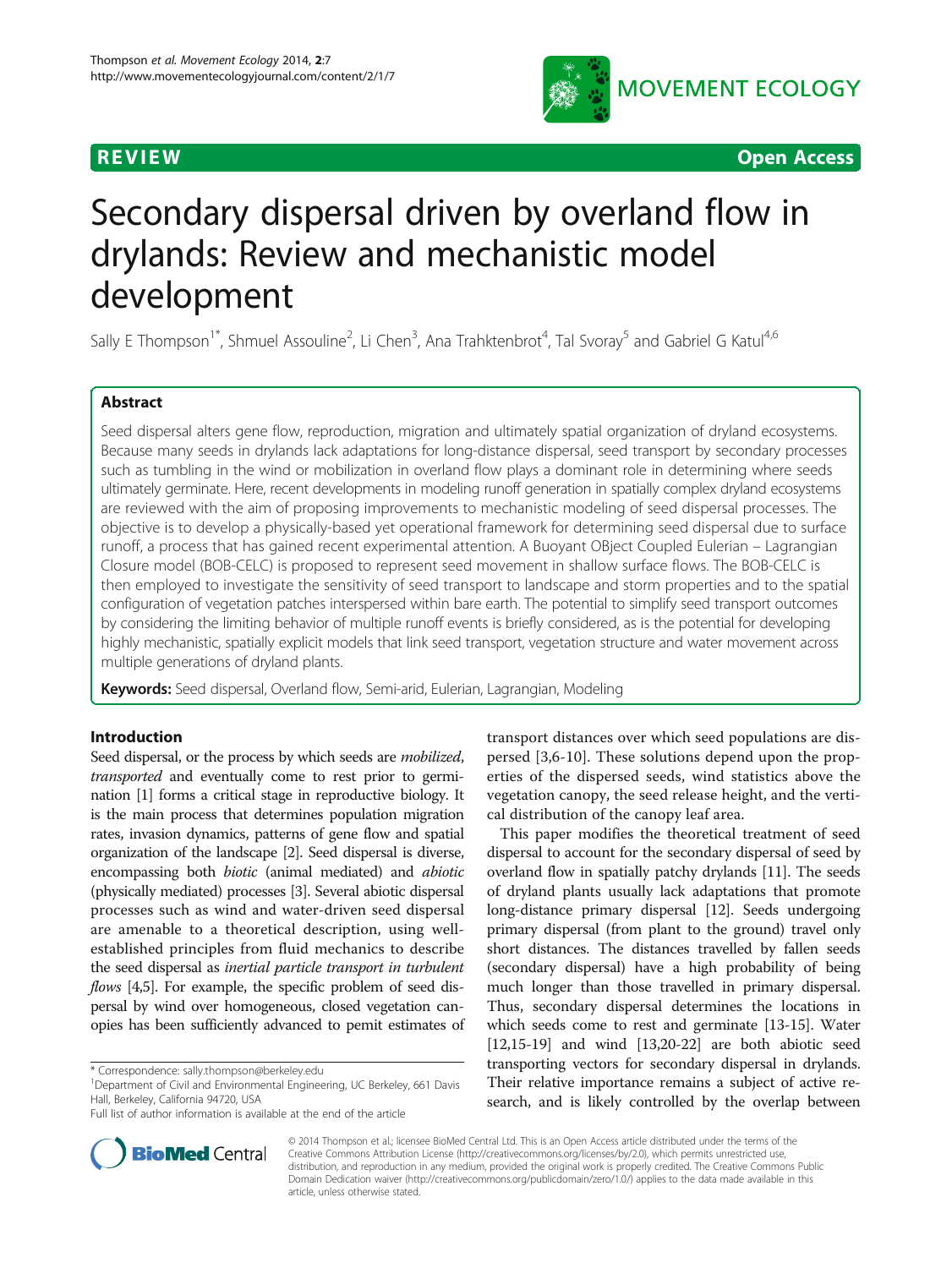<span id="page-1-0"></span>dispersal periods and the rainy season. While at least one theoretical treatment of secondary dispersal by wind in drylands has been proposed [\[23\]](#page-10-0), no attempts to develop a mechanistic model for seed dispersal in overland flow have yet been made. Yet, recent increases in studies exploring water-driven dispersal in drylands [\[15-19\]](#page-10-0), in modeling overland flow processes in patchy landscapes [[24,25](#page-10-0)], and in the broader realm of water dispersed seed dynamics (hydrochory) [\[26\]](#page-11-0) suggest that the time is ripe to develop such theory.

Dispersal of seed via overland flow is clearly a form of hydrochory, and could incorporate both nautochory (the dispersal of floating seeds at the surface of a water column) [\[27](#page-11-0)] or bythisochory (dispersal of non-floating seeds along the base of a water column) [\[28\]](#page-11-0). Dispersal in overland flow, however, has characteristics that differentiate it significantly from typical hydrochory along a stream network or within wetlands. These characteristics include the following mechanisms: (i) the initiation of dispersal relies on the occurrence of relatively infrequent intense rainfall events that generate sufficient overland flow to move seeds (by comparison, in most streams and rivers, flow is perennial or nearly so, and the initiation of hydrochory relies on primary or secondary transport of seeds to the flow channel); (ii) the termination of dispersal is dictated by seed trapping or the cessation of overland flow (by comparison, stranding of seed on river banks or floating vegetation, or burial of seeds that change their density over time are the primary modes of termination of in-channel hydrochory) [[29,30\]](#page-11-0); (iii) flow is not confined to the vicinity of the channel network, and consequently (iv) overland flow can lead to long-distance seed dispersal, over shorter length-scales but also a less-constrained areal extent than hydrochory within rivers.

This study proceeds in three parts: (i) a review of the relevant flow generation and seed characteristics that influence secondary dispersal by overland flow; (ii) extension of existing seed transport theories to overland flow in sparse canopies, and an illustration of theoretical results from this extension; and (iii) a discussion of the implications of these results for spatial ecology in drylands.

# Review

## Overland flow generation in drylands

Bare soils in drylands are directly exposed to rain impact and sunlight, leading to the formation of structural and sedimental soil seals [\[31](#page-11-0)], and biological soil crusts [\[32](#page-11-0)]. Together, seals and crusts form a compacted, disturbed layer at the soil surface, characterized by low saturated hydraulic conductivity [\[33,34](#page-11-0)]. They drastically reduce soil infiltrability and lead to the formation of infiltrationexcess overland flow [\[35-39\]](#page-11-0). Conversely, vegetated patches are characterized by high surface roughness [\[25](#page-10-0)[,40\]](#page-11-0) and high infiltration rates [\[41](#page-11-0)], and inhibit the formation of

overland flow [\[42\]](#page-11-0). The patchy structure of drylands therefore leads to spatially fragmented patterns of overland flow initiation [[43\]](#page-11-0). Pervasive microtopographical variation creates further spatial distinctions between narrow, deep and fast-flowing zones where flow velocities can be 2-7 times higher than their areal averaged counterparts; to broad, shallow, slow-moving zones where flow velocities approach zero [\[24,](#page-10-0)[44](#page-11-0)-[46](#page-11-0)]. The immediate generation of runoff from rainfall events, specifically those of sufficient intensity to exceed local infiltration capacities [[42,47](#page-11-0)] leads to surface runoff that is highly intermittent through time. Theoretical treatments of the seed-transporting flow field cannot ignore the spatial patchiness in flow initiation and flow characteristics.

The Saint Venant equations (SVE), named after the mathematician and hydraulic engineer Adhémar Jean Claude Barré de Saint-Venant, can be expanded to include spatially variable roughness and lateral source/sink terms. These equations are based on the depth-averaged Navier-Stokes equations and describe surface runoff under the (almost always reasonable) assumption of shallow flow [[25](#page-10-0),[40](#page-11-0)]. In the simplest one-dimensional case along the longitudinal direction (that is, the direction of mean flow), the combined continuity (or conservation of water mass) and Saint Venant equations are given as:

$$
\frac{\partial h}{\partial t} + \frac{\partial q}{\partial x} = P(x, t) - I(x, t) \n\frac{\partial q}{\partial t} + \frac{\partial}{\partial t} \left( \frac{q_x^2}{h} + \frac{gh^2}{2} \right) + gh(S_f(x) - S_0) = 0,
$$
\n(1)

where t is time,  $x$  is a downslope or longitudinal distance; h is the water depth,  $q_x$  (= V h) is the flow rate per unit width along direction  $x$ ;  $V$  is the depth-averaged velocity; g is gravitational acceleration;  $P(x,t)$  is the rainfall, allowed to vary through space to account for e.g. local changes such as throughfall within vegetated sites or larger-scale changes associated with spatial variation in the rainfall field;  $I(x,t)$  is the infiltration rate that varies throughout the storm and as a function of vegetation cover;  $S<sub>o</sub>$  is the ground slope (and may be zero) and  $S<sub>f</sub>(x)$ the friction slope, which reflects the total energy head losses per unit flow length due to simultaneous ground friction and drag imposed by the vegetation. The timedependence of infiltration can be accounted for via standard or seal-layer specific formulations [\[42,48](#page-11-0)]. It is assumed that time scales responsible for variations in  $h$ and  $V$  are much faster than the timescales over which biomass changes. This timescale separation between flow and biomass changes allows the spatial distribution of vegetation to be specified as a function of location  $x$ . It is also assumed that parameterizations are available to relate the friction slope, rainfall and infiltration properties to the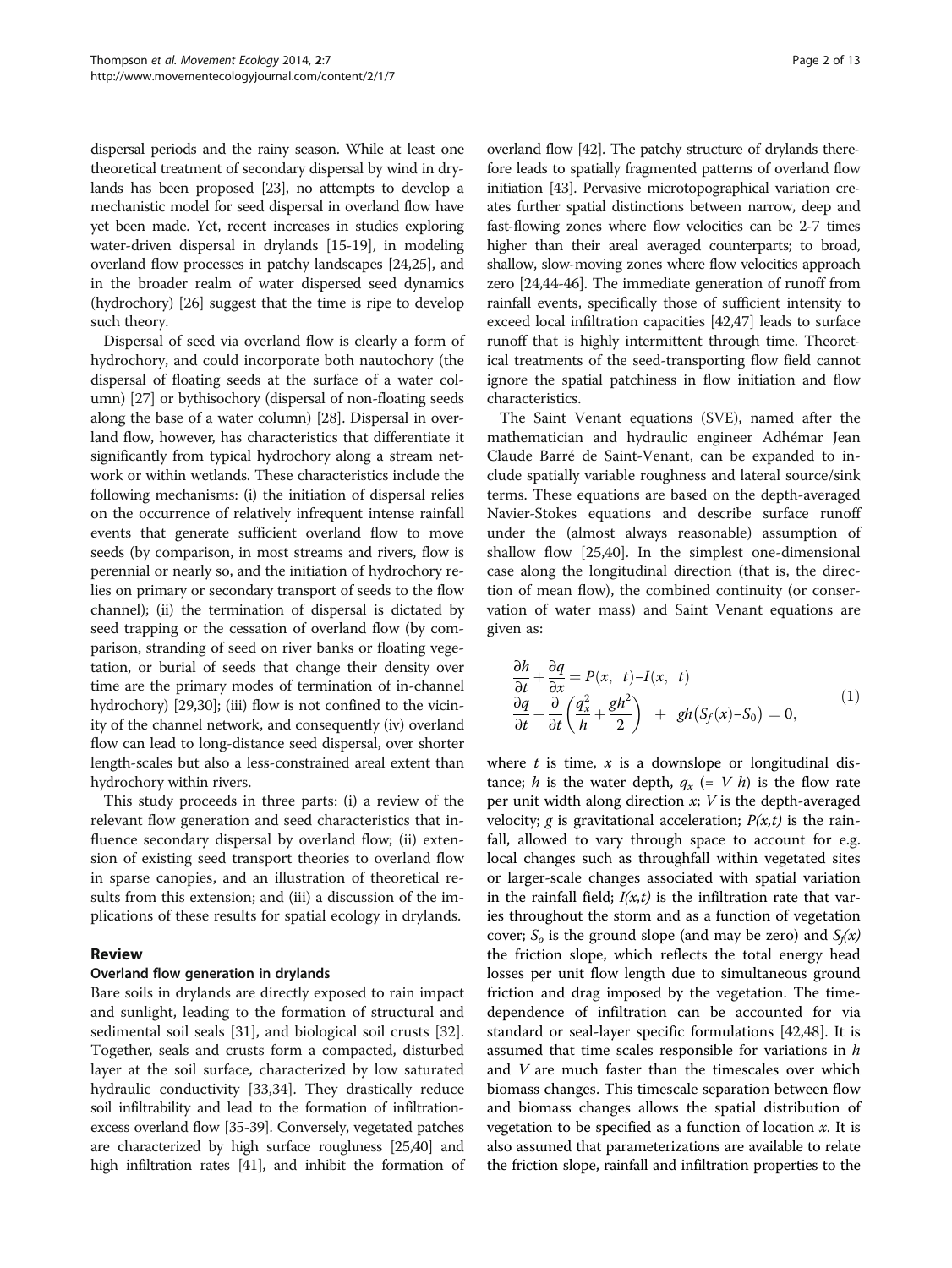vegetation characteristics [\[25\]](#page-10-0). These equations can be solved for the space-time variations of  $h$ ,  $q_x$  (and hence  $V$ ) provided a 'closure' for  $S_f$  is formulated. In general, such a closure relates  $S_f$  to V and h via a friction factor f, for example:

$$
S_f \approx \frac{f}{8g} \frac{q_x^2}{h^3} \tag{2}
$$

The friction factor  $f$  varies with surface roughness,  $h$ , and with the bulk Reynolds number,  $Re_b = V h/v$ , where  $v$ is the kinematic viscosity of water (about 10 times smaller than its air counterpart). When the flow is fully turbulent,  $\text{Re}_{b}$  >500 and Manning's equation is used to link f to the Manning roughness coefficient, which varies only with the surface properties [\[49\]](#page-11-0). However, for laminar flow conditions,  $Re_b < 500$  and f varies with  $Re_b$ . The determination of  $f$  for vegetated patches is complicated by other factors due to the presence of localized drag forces at the vegetation-water interface (potentially larger than the ground shear stress), but which lie outside the immediate scope of this study. However, analytical formulation linking  $f$  to vegetation attributes such as leaf area index, leaf drag, and water level have been derived for the large  $\text{Re}_{b}$  case [[50\]](#page-11-0). Flow disturbances induced by rainfall events can impact  $f$  and even the generation of turbulent kinetic energy that increase the velocity variance around V, although these effects are rarely considered in hydrologic models. The solution to these equations also requires that the flow is sub-critical (i.e. Froude Number  $Fr < 1$ ) thereby avoiding formation of hydraulic jumps along with their associated energy losses not considered in  $S_f$ .

Given varying boundary conditions associated with the storm temporal evolution and the land surface properties, Equation ([1\)](#page-1-0) may be solved, and the space-time varying fields of flow depth, flow (or velocity) and friction factor computed both in the non-vegetated and vegetated sites. A snapshot of these fields in one dimension are shown in Figure [1](#page-3-0), illustrating the large increase in the friction factor associated with the presence of vegetation, and the peaks in flow depth and velocity that occur at the bare soil – vegetation boundary in response to this change. These results are used to drive Lagrangian seed dispersal models, as described in the next section.

## Seed dispersal in overland flow

One body of research addressing seed dispersal in overland flow has viewed secondary dispersal as a *negative* outcome: for instance inhibiting revegetation efforts in degraded landscapes [\[51,52\]](#page-11-0), preventing plant colonization of hillslopes [\[19](#page-10-0)] and resulting in recruitment in environments that represent sub-optimal seedling habitat [[13](#page-10-0)].

These studies report the rate of seed loss due to overland flow, rather dispersal locations. Another body of research recognizes that secondary dispersal by water may be significant for determining the structure and functioning of dryland ecosystems [[13](#page-10-0)[,53](#page-11-0)-[60](#page-11-0)]. These studies identify species zonation, seed trapping and transport efficiencies, and explore the long-term and large-scale outcomes of dispersal by water.

Studies of seed movement in overland flow illustrate several pertinent features of seeds that influence their movement in surface water. For example, Table [1](#page-3-0) reports the physical properties of seeds from 14 desert plants, as well as the average seed properties of an assemblage of 83 desert species from Spain. Only one of these seed types is denser than water. The seeds of 60 species in the Loess Plateau region of China were also all found to be buoyant [[19](#page-10-0)]. Thus, provided there is sufficient water depth available (i.e.  $h > d$ , where d is a seed size), seed will float and move with overland flow.

Seed dispersal by overland flow is influenced by other seed characteristics. Larger seeds are less likely to be mobilized [\[15,18,19](#page-10-0)[,51,52\]](#page-11-0). More intense storms are more likely to mobilize seeds [[19](#page-10-0)]. Several species have adaptations such as awns, hairs, and pappi that enhance seeds trapping [\[51\]](#page-11-0), some are preferentially dispersed into cracks [[15](#page-10-0)], and some excrete mucilage when wet [[15,19](#page-10-0)[,51,54](#page-11-0)]: adaptations that tend to prevent dispersal by water (although some studies suggest that mucilage increases seed buoyancy and promotes dispersal in runoff [\[54](#page-11-0)]).

In summary, several empirical studies suggest that: (i) seeds will float; (ii) transport initiation is a critical stage of dispersal; (iii) transport initiation is less likely for larger seeds; and (iv) adaptations that increase the likelihood of seed trapping influence transport. These common findings provide the minimum input to the development of theoretical descriptions of seed transport in overland flow.

# Seed dispersal in overland flow

## Inertial particle transport by moving fluids

Seeds in a fluid flow are accelerated by both gravitational and drag forces. Gravitational acceleration is reduced by buoyancy to give a reduced gravitational field g':

$$
g' = \frac{\rho_p - \rho_f}{\rho_p} g,\tag{3}
$$

where  $\rho_f$  is the density of the fluid (water here), and  $\rho_p$  is the density of the seed (particle) when wet. Note that where the density of the seed is less than the density of water, as appears to be the case for the vast majority of seeds considered here, this implies a negative reduced gravity, i.e. a positive buoyancy and floating seeds.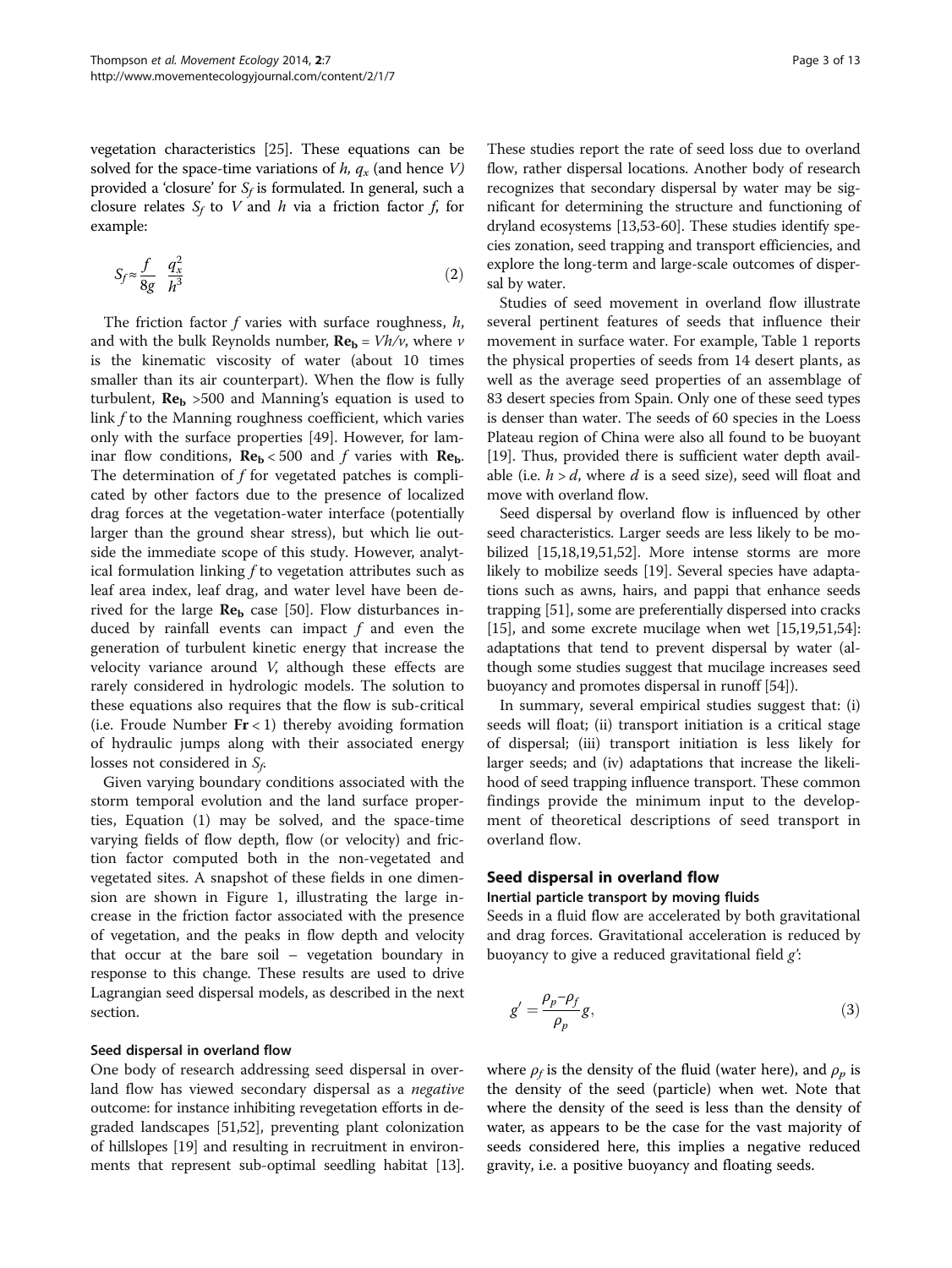<span id="page-3-0"></span>

The strength of drag forces acting on the seed is proportional to the difference in the seed and fluid velocities, according to the equation:

$$
f_D = \frac{\rho_f C_d A}{m} |\mathbf{V_f} \cdot \mathbf{V_p}| (\mathbf{V_f} \cdot \mathbf{V_p})
$$
\n(4)

where  $C_d$  is the drag coefficient, A the surface area of the seed,  $m$  is the seed mass,  $V_f$  the velocity vector for the moving water and  $V_p$  the velocity vector for the seed particle.

Seeds with adaptations that increase their surface area such as wings, therefore experience high drag forces for relatively small velocity differences, and these cause the velocity of the seed to approximate that of the fluid (i.e. the seed is well-coupled to the moving water). Smaller surface areas do not couple seed and fluid velocities tightly, and changes in seed velocity will lag behind changes in fluid velocities for these particles [\[66\]](#page-11-0).

The seed acceleration can be estimated from the drag forces at any spatial location, and integrated along the seed's path to yield its velocity and displacement. This approach relies on coupling the Eulerian flow statistics (which

| Table 1 Physical properties of seeds from dryland species, and their estimated terminal velocities in water |                                                                             |  |
|-------------------------------------------------------------------------------------------------------------|-----------------------------------------------------------------------------|--|
| Sood tyno                                                                                                   | Mass $(mg)$ Dimensions $(mm)$ Density $(kg m^{-3})$ Terminal velocity in we |  |

| Seed type                          | Mass (mg)         | Dimensions (mm by mm)          | Density (kg $m^{-3}$ ) | Terminal velocity in water $(ms^{-1})$ |
|------------------------------------|-------------------|--------------------------------|------------------------|----------------------------------------|
| Prosopsis flexuosa                 | $24^{1}$          | $6.0 - 6.6 \times 1.9 - 2.2^2$ | 906                    | 8 (upwards)                            |
| Larrea sp.                         | 2.3 <sup>1</sup>  | 6.0 mm spheroids $3$           | 10.6                   | 77 (upwards)                           |
| Atriplex lampa                     | 0.62 <sup>1</sup> | $6 - 12 \times 5 - 12^4$       | 1.38                   | 140 (upwards)                          |
| Trichloris crinita                 | $0.18^{1}$        | $4 \times 0.5^{5}$             | 180                    | 28 (upwards)                           |
| Sporobolus cryptandrus             | $0.07^6$          | $0.68 \times 0.40^{6}$         | 643                    | 0.4 (upwards)                          |
| Chenopodium papulosum              | $0.25^{6}$        | $0.94 \times 0.82^6$           | 396                    | 1.2 (upwards)                          |
| Pappophorum spp. a                 | $0.35^{6}$        | $1.32 \times 0.47^{6}$         | 1200                   | 0.76 (downwards)                       |
| Digitaria californica              | $0.40^{6}$        | $1.67 \times 0.98^{6}$         | 250                    | 4.5 (upwards)                          |
| Parthenium hysterophorus           | $0.42^{6}$        | $2.45 \times 1.18^{6}$         | 123                    | 11 (upwards)                           |
| Phacelia artemisioides             | $0.50^{6}$        | $1.46 \times 1.02^6$           | 330                    | 3.1 (upwards)                          |
| Setaria leucopila                  | $0.75^6$          | $1.18 \times 1.04^{6}$         | 588                    | 1.2 (upwards)                          |
| Plantago patagonica                | $0.80^{6}$        | $2.27 \times 0.98^{6}$         | 367                    | 7.1 (upwards)                          |
| Pinus pinea                        | $443^7$           | Vol: 1067 mm <sup>37</sup>     | 415                    |                                        |
| Erica multiflora                   | $0.07^{7}$        | Vol: 0.16 mm <sup>37</sup>     | 438                    |                                        |
| Average of 83 Spanish desert seeds | $35.28^{7}$       | Vol: 67.91 mm <sup>37</sup>    | 520                    |                                        |

Data sources in table: <sup>1</sup>[[55](#page-11-0)], <sup>2</sup>[\[61](#page-11-0)], <sup>3</sup>[\[62\]](#page-11-0), <sup>4</sup>[[63\]](#page-11-0), <sup>5</sup>[[64](#page-11-0)], <sup>6</sup>[\[65](#page-11-0)], <sup>7</sup>[\[52\]](#page-11-0).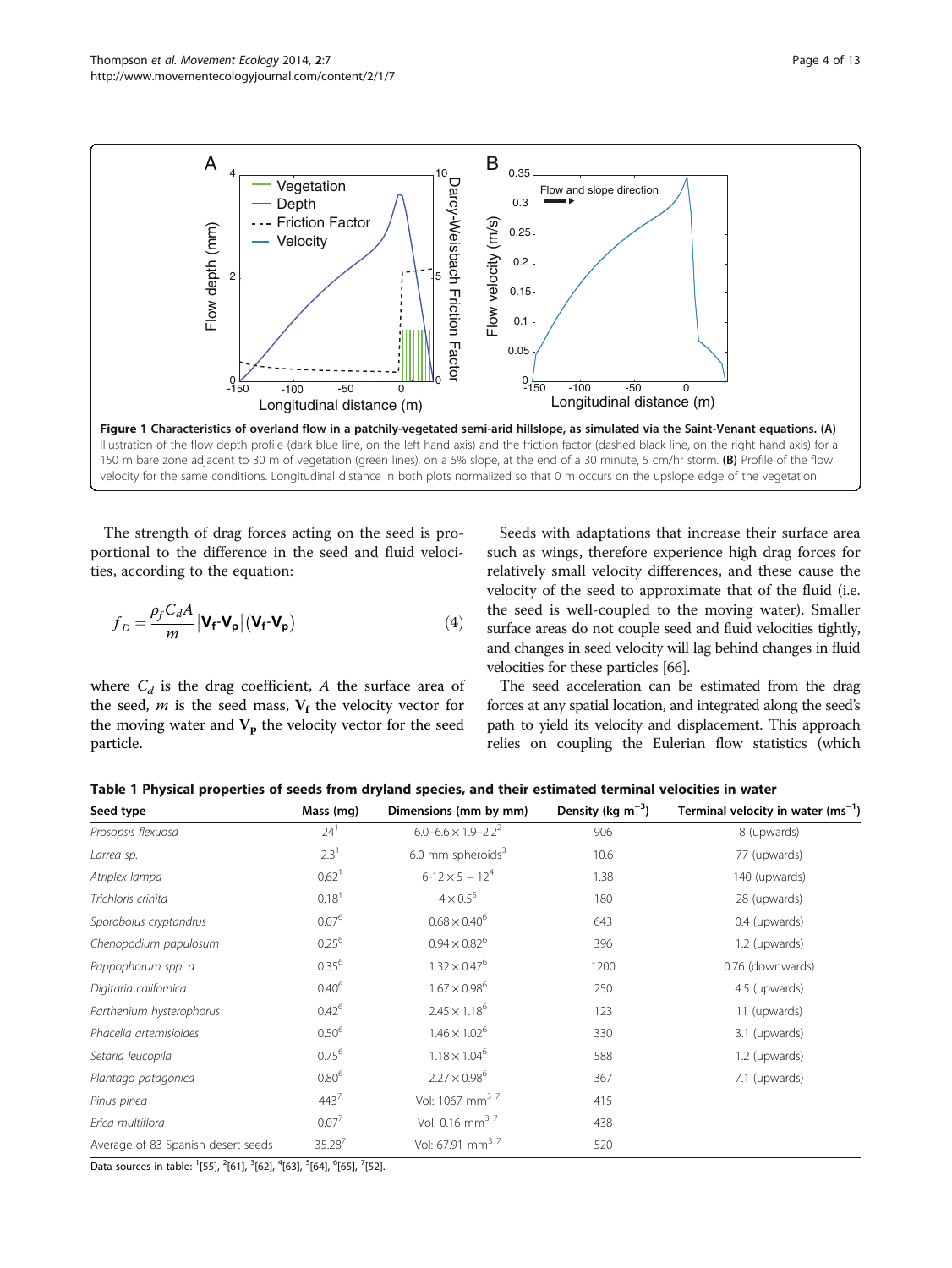determine  $V_f$  at any point in space or time) to the Lagrangian description [\[67](#page-11-0)] of seed motion. It is therefore known as the Coupled Eulerian Lagrangian Closure model, or CELC [\[5,10,](#page-10-0)[68\]](#page-11-0). Boundary conditions defining seed mobilization and the termination of transport must be imposed for specific dispersal problems [\[66,69\]](#page-11-0). Note that this framework does not account for cases where the seed or its  $V_p$  interact with or alter the fluid velocities.

CELC may be run for an ensemble of seeds through Monte Carlo simulations of the travel paths, yielding a probabilistic description of seed transport distances from a single seed source position. The resulting probability density function (PDF) of seed originating from any individual point is known as the dispersal kernel. Kernels provide a parsimonious description of dispersal and can be directly incorporated into spatial models of the plant population, as has been done in a number of recent studies [\[70](#page-11-0),[71\]](#page-11-0).

In the overland flow problem, the dispersal kernel is spatially heterogeneous and will vary for each potential point of seed release depending on the flow experienced locally at that point, and the downslope distance to vegetated patches that intercept flow and seeds. This situation offers three possible approaches for the spatial representation of dispersal: (i) a description of only mean transport lengths initiated from every point in space (at a manageable computational cost, but at the cost of preserving only one moment of the dispersal kernels); (ii) the generation of an individual dispersal kernel for every potential release point, which can then be spatially summed to obtain the final distribution of dispersed seeds throughout the domain (comprehensive, but with a high computational cost); or (iii) in landscapes with strong spatial organization (i.e. a consistent length-scale between vegetated patches) and strong trapping of seed by vegetation, multiple dispersal events may cause the cumulative dispersal lengthscales to converge. In these landscapes, it might be possible to generate an effective dispersal kernel that could be used to approximate seed transport as a low-dimensional basis for modeling - especially if such models are subjected to spatially periodic boundary conditions.

Here the first possibility is explored using CELC to estimate mean seed transport distances given the location of the seeds following primary dispersal. As explored in Section Adapting CELC for Buoyant Seed Transport, the ensemble mean of all seed trajectories provides a reasonable description of the population-level transport because the low velocities of overland flow minimize the potential for turbulent spreading of dispersed seeds (in comparison to wind-dispersal in forested landscapes). A similar approach was adopted by Trakhtenbrot et al. [\[72\]](#page-11-0) to address the characteristics of seed dispersal from uniform canopies in heterogeneous (hilly) terrain. The cumulative effects of multiple storms on seed distribution are also explored to

assess the feasibility of the third case. Although it is not implemented in this study, additional drivers of variability in dispersal length-scale could be readily coupled to CELC and used to drive the definition of spatially-varying kernels for heterogeneous landscapes. Naturally, these additional drivers are site- or problem-specific and thus lie outside the scope of this review.

### Adapting CELC for buoyant seed transport

Three adaptations are introduced to modify the CELC framework from its original formulation for wind dispersal over homogeneous canopies to seed dispersal in overland flow. The first is to assume no net vertical seed transport. That is, once the flow depth is large enough, buoyant seeds float on the surface, and fluctuations in the seeds' vertical position simply follow the flow depth. The second adaptation is to account for time variation in the Eulerian flow velocities such that they can be inferred from  $V$  and h. In the case of wind dispersal, individual seed flights are short compared to the 30-60 minute periods on which wind statistics are usually pseudo-steady [[70](#page-11-0)]. No such timescale separation exists in the case of overland flow. The third adaptation is to account for spatial dependence of the Eulerian statistics, driven by the spatially patchy nature of runoff in drylands. The modified CELC framework is referred to as the "Buoyant – OBject CELC" model (BOB-CELC). It simplifies CELC by neglecting vertical velocity fluctuations, at the expense of resolving the full space-time variation of the other velocity components. Hence, the strength of BOB-CELC is that unlike the horizontal homogeneity of vegetation and flow assumed in current CELC treatments of dispersal by wind, for overland water flow the vegetation and flow heterogeneity effects are explicitly incorporated.

To reflect the observation that transport initiation was most probable for small seeds, for transport to be initiated, h at any x must exceed the seed diameter d. In practice, this requirement imposes a rainfall intensity threshold for seed mobilization that is specific to the seed properties, storm characteristics, slope, surface roughness and infiltration capacity of a site. In the simulations here, high intensity storms  $(2.5 - 7.5 \text{ cm/hr})$  of relatively short duration  $(5 -$ 15 minutes) are considered: in part because these storms provide a clear illustration of the use and results from BOB-CELC, but also because such storms occur (a) on sub-annual timescales in the semi-arid substropics [\[73](#page-11-0)], and because (b) a global biogeographic analysis of largescale organization in dryland vegetation suggests that it is strongly associated with tropically dry regions with a pronounced and intense wet season [\[74\]](#page-11-0). In practice, of course, not all storms will be capable of moving all seeds. A general constraint on the mobilization of seeds is that:

$$
(P-f)D \approx \mathcal{O}(d) \tag{5}
$$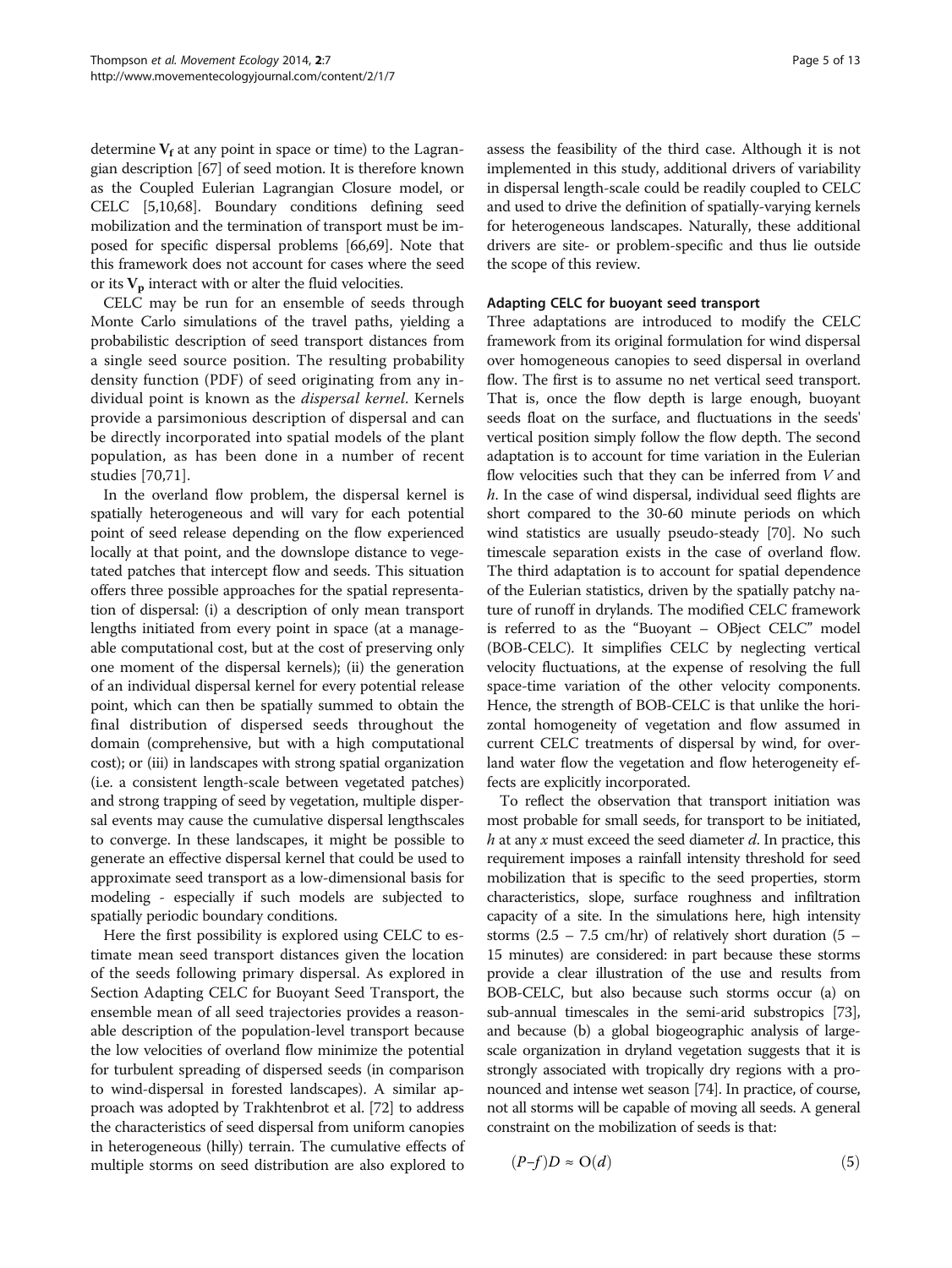<span id="page-5-0"></span>where  $P$  is the rainfall intensity,  $f$  the local infiltration capacity,  $D$  the storm duration and  $d$  the seed diameter. This condition is necessary in all situations, and sufficient in the limit of topographically flat sites where the ponded depth  $h$  is not diminished by lateral flows, nor enhanced by flow concentration.

Similarly, transport is terminated either when the flow depth declines below the seed diameter, or the seed is trapped. The seed displacement equations (referenced to the seed release position) adopt the form:

$$
\frac{\partial x_p}{\partial t} = u_p \n\frac{\partial y_p}{\partial t} = v_p
$$
\n(6)

where  $u_p$  and  $v_p$  are the particle velocities in the x (longitudinal) and  $y$  (lateral) directions, evolving due to the action of drag (Equation [4\)](#page-3-0). The local turbulent flow velocities in the  $x$  and  $y$  directions,  $u$  and  $v$ , are computed from the Eulerian flow field in conjunction with assumed scaling of the flow statistics by summing the previous turbulent flow velocity at any location with its evolution along the fluid path, given by:

$$
du' = \alpha_x(x, y, u_B, v_B, t)dt + \beta_x(x, y, u_B, v_B, t)d\xi_x
$$
  
\n
$$
dv' = \alpha_v(x, y, u_B, v_B, t)dt + \beta_v(x, y, u_Bv_B, t)d\xi_y
$$
 (7)

Here  $u_B$  and  $v_B$  are the vertically-averaged bulk velocities in the  $_x$  and  $_y$  directions which constrain the turbulence statistics and are obtained from the Eulerian flow field (Equation [1](#page-1-0)), the  $\alpha$  and  $\beta$  terms are estimated using the solution of Thomson [\[67](#page-11-0)], and the terms  $d\xi_x$  and  $d\xi_y$ are normally distributed stochastic increments with mean zero and standard deviation of dt, that reflect the turbulent velocity fluctuations in the  $x$  and  $y$  directions.

Under the assumption that seeds rapidly reach the surface of the flow and that the vertical turbulent fluctuations are strongly damped by presence of a shallow free surface flow, the Thomson solution simplifies to:

$$
du' = -\frac{C_o \varepsilon}{2} \left(\frac{u'}{\sigma_u^2}\right) dt + \sqrt{C_o \varepsilon d_{xx}^2}
$$
  
\n
$$
dv' = -\frac{C_o \varepsilon}{2} \left(\frac{v'}{\sigma_v^2}\right) dt + \sqrt{C_o \varepsilon d_{xx}^2},
$$
\n(8)

Here  $\varepsilon$  is the mean turbulent kinetic energy dissipation rate (computed from the flow Reynolds number using kepsilon scaling), and  $C_O$  is the Kolmogorov constant for the Lagrangian structure function, taking a value of 3.125. The magnitude of the fluctuations scales with the standard deviation of the longitudinal  $u_B$  and lateral  $v_B$ velocities,  $\sigma_u$  and  $\sigma_v$  [\[75\]](#page-11-0). Empirical observations in openchannel flow suggest that these standard deviations, along with the standard deviation of vertical fluctuations,  $\sigma_{\omega}$ , included for completeness, scale with the local shear or friction velocity  $u^*$  as follows [\[76](#page-11-0)]:

$$
\sigma_u \approx \sigma_v \approx u^* \n\sigma_w \approx \frac{u^*}{2} ,
$$
\n(9)

These relations were derived for planar homogeneous boundary layer flows where the turbulence is fully developed so that mechanical production of turbulent kinetic energy scales with  $u^{*3}$ . Equations [4](#page-3-0) - 9 in conjunction with the Eulerian velocity fields (obtained from solution of Equation [1\)](#page-1-0) form the BOB-CELC model. BOB-CELC is solved by integrating the seed transport equations throughout the space-time field of the velocity as illustrated for a one-dimensional case in Figure 2. The Lagrangian equations that form BOB-CELC are greatly

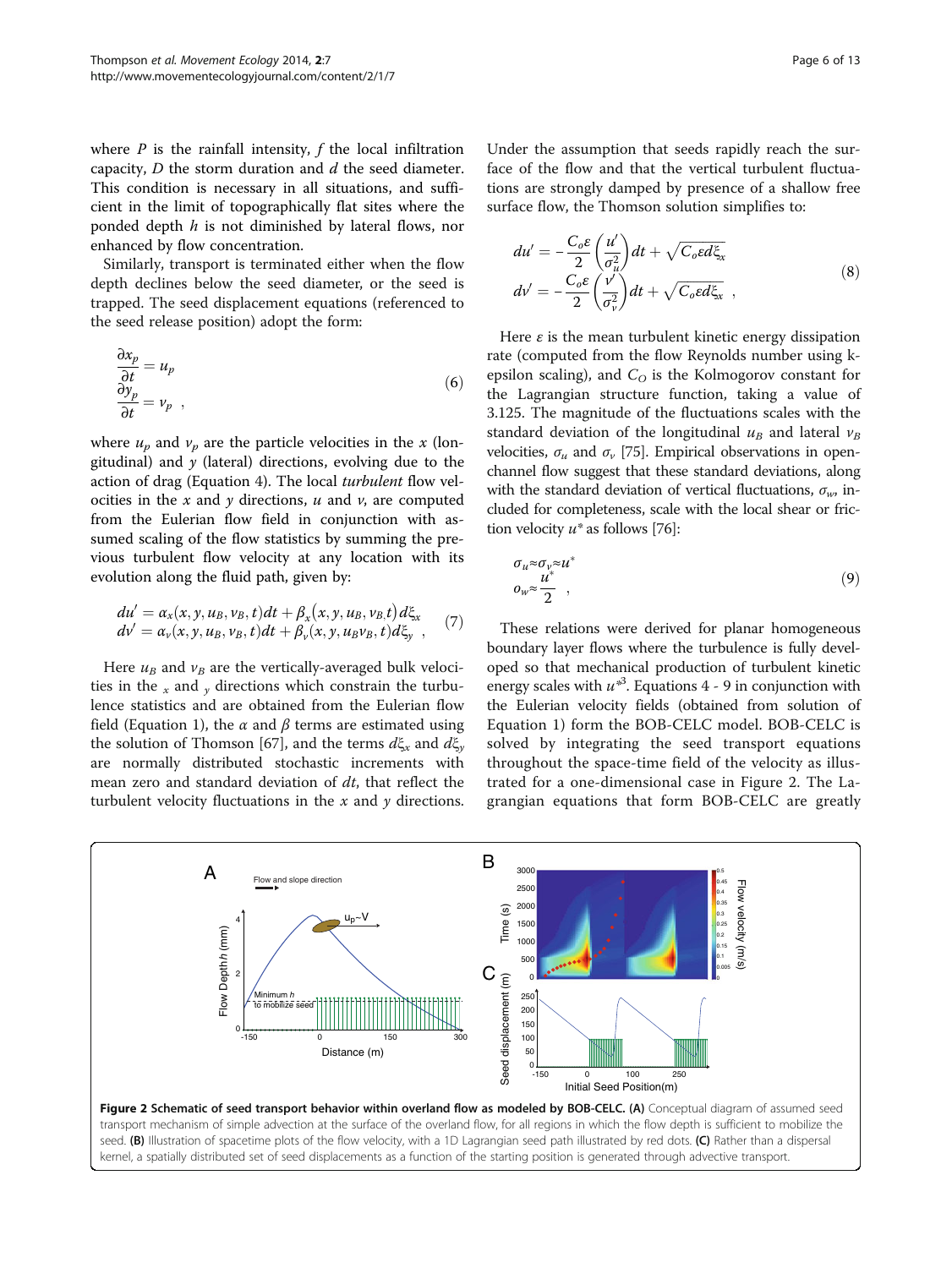simplified compared to the three-dimensional atmospheric flow scenario for which CELC was originally derived. In the three dimensional case, vertical velocity fluctuations exert a dramatic influence on the particle motion. Here it is assumed that vertical turbulent fluctuations do not exert a significant influence on the motion of a fluid particle confined to the surface of the flow (and hence to any seed motion). The scaling in equation [\(9](#page-5-0)) provides a first order rationale for this simplification: lateral and longitudinal fluctuations are leading order terms compared to the vertical fluctuations, which are confined to a small range in  $h$ , where the vertical velocity variance distribution within  $h$  is significantly damped by the presence of the no slip boundary at the ground and free water surface at the top.

To test whether the assumption that seed trajectories are well represented by the mean seed trajectory (and displacement distance) is valid, we ran simulations where 50 seeds were released at four locations: upslope of a vegetated patch, at the patch boundary, within the vegetated patch and downslope from the vegetated patch. The seeds were routed through BOB-CELC for a 5 cm/hr, 5 minute long storm, and the resulting variance in the spread of seed travel distances computed for seed from each initial location. The variance in these dispersal kernels was, on average 2 mm, with the greatest variance being only 4 mm – in comparison to the average transport distance from each location, which was on the order of 75 m. The five orders of magnitude difference between the transport length and the spread in the seeds suggests that the seed motion is overwhelmingly kinematic and quasideterministic in these low-turbulence systems.

This result requires discussion, since the finding of minimal variance in seed dispersal length-scales appears counter-intuitive. This result, however, should not be interpreted as indicating that seed transport in overland flow is entirely deterministic. Instead, it indicates that turbulence within the flow trajectories is not the major source of variance in dispersal length-scales in shallow overland flow. This contrasts markedly with wind dispersal, in which turbulence is a major driver of variability in dispersal length-scales. However, the distinction between the two cases can be readily interpreted in terms of the differences in the Reynolds numbers of the flow: on the order of  $10^0$ - $10^2$  for shallow overland flow, and on the order of  $10^5$ -10<sup>6</sup> for wind dispersal: this suggests that travel variances due to turbulence should be many times smaller in overland flow than in wind dispersed cases. However, other sources of variability in dispersal lengthscales can and should be considered when modeling seed dispersal in overland flow. Two likely sources of such variability include the time at which dispersal is initiated (the results here assumed simultaneous mobilization of all seeds at a given location), and variability in the

termination of transport by the trapping of seeds. Each of these sources of variability can be readily incorporated into BOB-CELC. However, the physical basis for the parameterization of stochastic transport initiation and termination of seeds remains unclear, and further research is required. For this reason, we have retained only the most elementary descriptions of a single transport initiation time, along with a highly simplified treatment of seed trapping as described below.

Physical trapping of seeds by soil and vegetation is an additional mechanism for terminating secondary transport, although there is little empirical data as to the magnitude and nature of the trapping. For simplicity, it is assumed that there is a uniform probability of seed trapping per unit distance a seed is transported in a vegetated patch, e.g. probability  $\Pi$  of trapping per 1 m distance travelled. The rationale for this simple, and purely phenomenological assumption is that the further the seed is transported within the patch, the greater the probability of being intercepted by a roughness element and being trapped: other drivers of trapping probability such as seed velocity or flow depth are not addressed in this simple model. This imposes a sink given by:

$$
P_{trapping} (\Delta x) = \Pi \Delta x \tag{10}
$$

applied at every timestep while the seed is located within a vegetated zone. Similar probabilistic approaches could be used to describe the effect of seed adaptations that promote trapping. Without detailed data about trapping due to vegetation morphology or seed characteristics, these effects cannot be explored in detail.

# Effects of storm, vegetation, hillslope and seed characteristics

To explore the effects of storm, vegetation, hillslope and seed characteristics on transport in a synthetic patchy landscape, a suite of flow scenarios on a linear hillslope covered with two repeating units consisting of a region of bare ground and a large vegetation patch is developed. To solve Equation [1](#page-1-0), the roughness and infiltration parameterization are taken from previous studies [\[25](#page-10-0)]. These scenarios represent seed transport associated with e.g. banded vegetation in drylands [\[77](#page-11-0)]. The size of the vegetated patch is varied as well as the contrast in the infiltration rates between bare and vegetated patches, the slope angle, and storm properties. The boundary conditions applied to the flow were a no-flux boundary condition on the upslope edge of the first bare area (i.e.  $u_B = 0$ ) and a constant-flux boundary condition on the downslope edge of the second vegetation patch (i.e.  $du_B/dt = 0$ ). The no-flow boundary condition can either be considered to represent the condition at a hillslope divide, or, more generally, the condition on bare soils downslope of a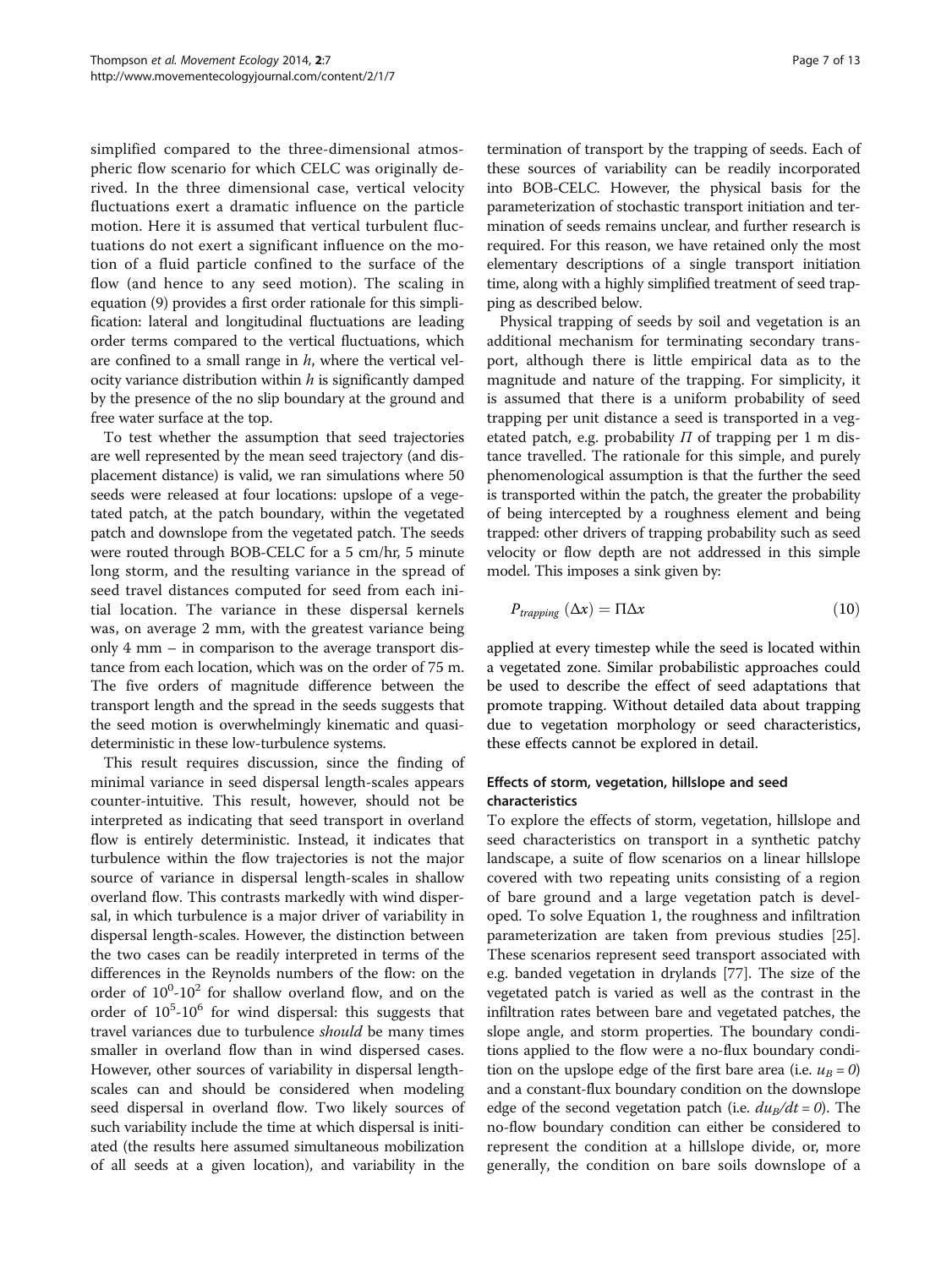vegetated patch that prevents significant lateral discharge of runoff. The constant-flux boundary condition is applied to allow runoff water to evacuate the domain. Model results are presented showing only the second of the repeating units (bare-vegetated), allowing for edge effects from the upslope boundary condition to be dampened.

Figure 3 illustrates the results of these model runs. Smaller vegetated patches increase the mean flow depth and velocity within the patch, increasing transport length scales and suggesting that patch scale is likely to influence the likelihood of seed transport through, or from, the patch to its downslope edge. If no infiltration occurs within vegetated patches, the transport length scales increase through the patch due to a 'backwater' effect caused by the low flow velocities in the vegetation patch, that prolongs the duration of flow. Intermediate infiltration rates prevent flow accumulation in the vegetated patch, leading to near constant transport length scales. High infiltration rates disconnect the overland flow within vegetated patches and prevent seed transport, in agreement with experiment, see [[78](#page-11-0)]. Increased slopes, storm intensities and storm durations promote long transport length scales and increase the probability that seeds escape vegetated patches [\[19,](#page-10-0)[51,52](#page-11-0)].

The displacement plots in Figure 3 provide a perspective on transport probabilities, but (i) omit the potential effects of seed trapping; and (ii) do not indicate the likely spatial distribution of seeds following secondary-dispersal. To

account for the former, we reproduced the 10% slope, 300 m vegetated patch results with an assumed trapping probability of 50% per meter of transport within vegetated sites. To develop a final seed density distribution, we used the close analytical approximation to the CELC model, the WALD (or inverse Gaussian) distribution [[6,](#page-10-0)[70](#page-11-0)] to generate a distribution of seed initial positions following primary dispersal by wind (with an assumed mean dispersal length scale of 10 m) for both the vegetated patches. We then applied BOB-CELC to account for the effects of secondary dispersal following this primary WALD dispersal event, with and without seed trapping. Figure [4](#page-8-0) shows the results, indicating that trapping would greatly inhibit seed transport through and within vegetated bands (Panel A). Secondary dispersal in an intense, half-hour storm with no seed trapping generated a downslope dispersal of seeds to bare sites, but led to almost no seed transport if trapping occurred at the 50% per meter rate (Panel B). Repeated storms (assuming the same storm conditions) eventually exported all seed from the site in the absence of trapping, but caused a bias in seed distribution towards the downslope edge of vegetated patches if vegetation was effective at trapping seed (Panel C). Although few experimental studies have explored this process, Emmerson et al. [\[79](#page-11-0)] monitored secondary dispersal over a 9 month period, finding that trapping in areas with low slopes or significant seed burial, often associated with vegetated sites,



Increasing the infiltration contrast between bare and vegetated sites ( $\lambda = 0$ , 2 and 4) (C) Increasing land surface slope ( $S_0 = 5$ , 10 and 20%). (D) Increasing rainfall intensity (P 2.5, 5 and 7 cm/hr<sup>-1</sup> shown, P = 1.1 and 1.5 cm/hr<sup>-1</sup> also tested). (E) Increasing the duration of the storm (tstorm = 300, 600 and 900 seconds). Baseline conditions are for a 150 m long bare patch,  $P = 5$  cm/hr<sup>-1</sup>, t<sub>storm</sub> = 300 seconds,  $\lambda = 2$ ,  $S_0 = 0.1$  and a 300 m vegetated patch.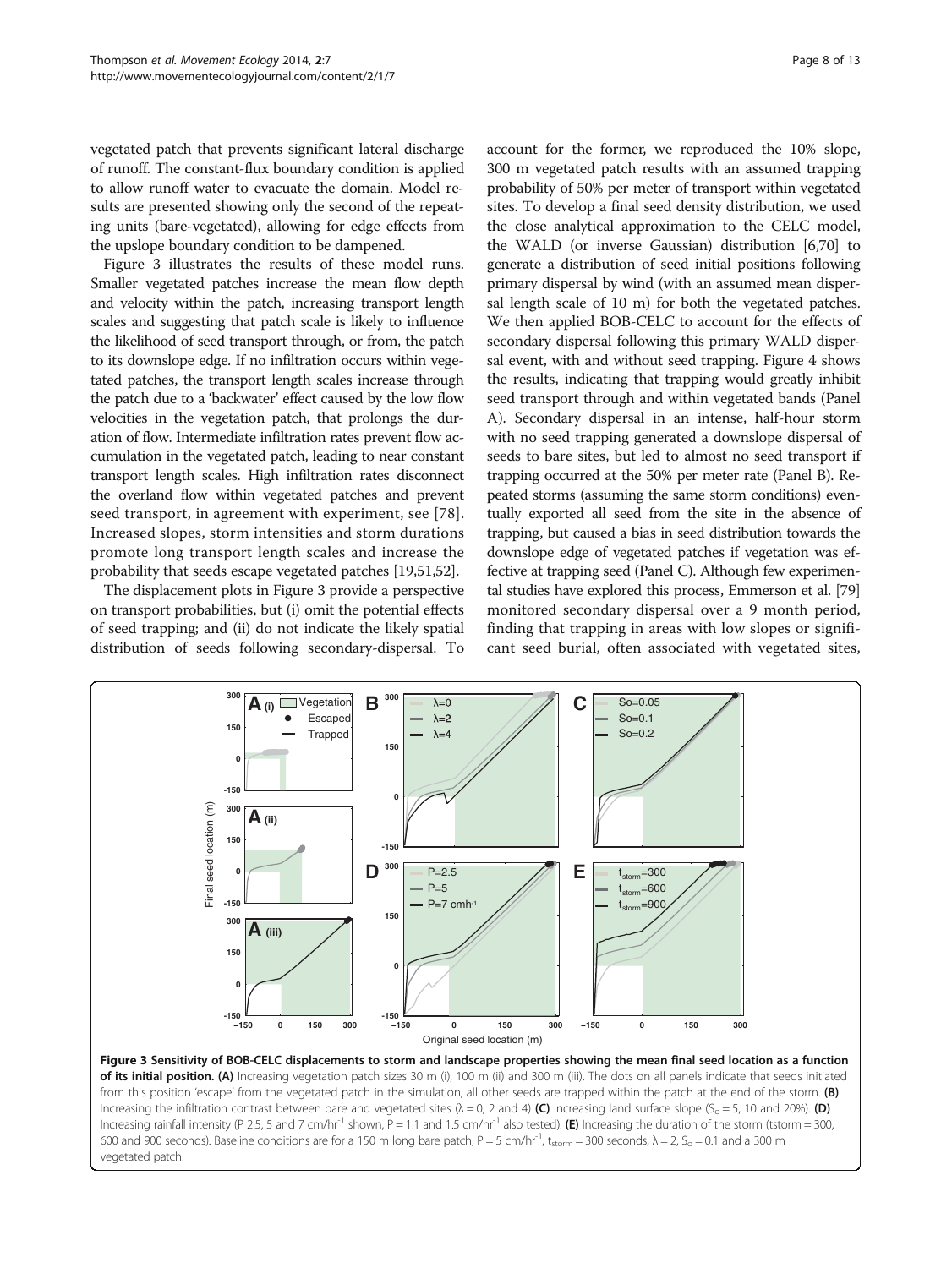<span id="page-8-0"></span>

with no trapping of the seed in the vegetation (gray lines) and with 50% seeds trapped per 1 m travelled (black lines). (C) Effect of repeated storms on seed distribution in the vegetated patch. The outcome of 10 storms is shown here, for the trapping case. It leads to a distinct bias in seed accumulation at the downslope edge of patches. In all simulations,  $P = 5$  cm/hr<sup>-1</sup>, t<sub>storm</sub> = 300 seconds,  $\lambda = 2$ ,  $S_0 = 0.1$  and the vegetated patch is 300 m long.

effectively ended secondary dispersal in this species. Qualitatively, this suggests that the behavior modeled in Figure 4 is reasonable, although quantitative modeling of trapping requires further investigation.

# Spatial consequences of seed dispersal in runoff in drylands

The simple cases considered above suggest that repeated dispersal of seeds by runoff in drylands will lead to one of several outcomes: (i) export of seeds from the domain and thus seed "loss"; (ii) preferential accumulation of seeds at the downslope edge of vegetated patches; or (iii) transport of seed from one patch to another patch. The first two cases find literature support. For example, formation of micro-topographic depressions outside shrub canopies routed water away from shrubs, and prevented seed trapping in olive scrub in Ethiopia [\[78\]](#page-11-0), a clear example of seed "loss", which is likely to lead to seed deposition in bare sites where predation rates are elevated, probability of germination is suppressed and nurseryplant effects of the mature canopy are unavailable [[80](#page-12-0)-[82](#page-12-0)]. Conversely, observations in banded vegetation (which traps overland flow effectively) in Mexico suggested preferential growth of vegetation in the downslope edge of the band [[56](#page-11-0)[,83,84\]](#page-12-0). Simulations of landscape dynamics suggest that downslope seed transport may be a stabilizing mechanism that is required to explain the slow or absent rates of upslope migration in vegetation bands [\[71,](#page-11-0)[85](#page-12-0)]. Conversely, average dispersal distances in overland flow were too short or too strongly directed along degraded

areas or animal tracks to allow significant patch- to-patch seed dispersal for an arid-land daisy species [\[86\]](#page-12-0). Nonetheless, patch-to- patch seed transmission should be in principle feasible. Figure [5](#page-9-0) illustrates the coupling of BOB-CELC with a 2D, validated model of runoff production on a slope, presented in Chen et al. [[24](#page-10-0)]. This runoff model accounts for observed surface roughness, soil seallayer formation, shrub locations and microtopographic variations, and was driven by observed rainfall. Observed locations of shrubs were used to initialize seed locations with the WALD model, assuming a mean dispersal distance of 1 m. BOB-CELC was run assuming small seeds (1 mm diameter) and neglecting trapping. Two patterns emerged: significant loss of seeds in regions of concentrated flow (shown by the obvious regions of channel formation), and a broad pattern of seed displacement from areas near shrubs to zones approximately 5 m downslope. Both are broadly consistent with the seed transport patterns observed during overland flow events in arid systems in Australia [[79](#page-11-0)[,86\]](#page-12-0). The modeling suggests that patch-topatch transmission may be feasible under situations where: (i) storms are long enough and intense enough to induce transport distances comparable to the inter-patch spacing (<10 m for the storm shown in Figure [5\)](#page-9-0), or where multiple storms occur, allowing repeated transport; and where (ii) connectivity between patches is feasible topographically and hydrologically. The major obstacle to between patch connections as shown in Figure [5](#page-9-0) is likely to be the formation of concentrated flow paths that can effectively bypass vegetated patches, or transport seeds through the patch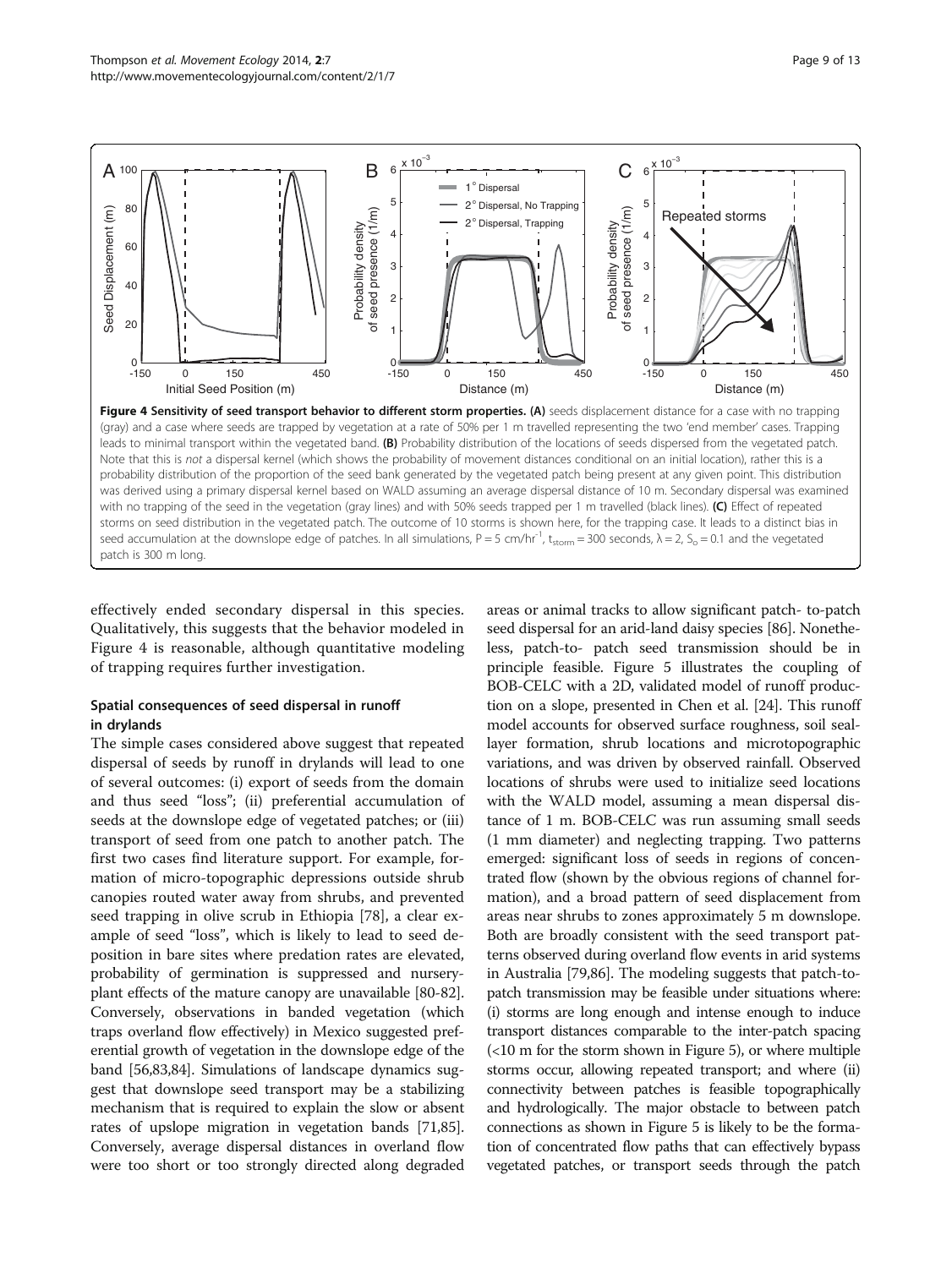<span id="page-9-0"></span>

effectively. Other landscape features – for example the presence of ant mounds and activity – which are not explicitly accounted for in these model runs, could also potentially influence dispersal (but could readily be incorporated into the model as mapped regions of disturbed soil with specific trapping capacities) [[87-89\]](#page-12-0). Seed tagging, or DNA analyses could be used to ascertain the important of seed transport in runoff for maintaining genetic connectivity between patches. Critically, the simulations also indicated that for this soil type, almost no overland flow would have been generated under the modeled rainfall conditions in the absence of soil seal layer formation. There is thus likely to be a strong relation between seal formation and secondary dispersal by overland flow.

The results show that unsurprisingly, secondary dispersal by overland flow is highly anisotropic and only transports seeds downslope. The detailed modeling approach presented in Figure 5 can be used to examine whether secondary dispersal in overland flow could result in 'directed' dispersal, that is preferential dispersal to habitats that may favor seed establishment and recruitment to adulthood [\[90,91\]](#page-12-0). Assuming that in drylands vegetation patches are indicative of favorable habitat, the preliminary results presented here suggest that the answer will depend on storm parameters such as intensity and duration – that might determine whether the flow will be channeled around the vegetation - as well as on the patch spatial organization.

While the results so far provide a mechanism to describe seed dispersal and thus to link generations of plants in space, we have not explicitly simulated the evolution of spatial vegetation patchiness in drylands. Heuristically,

downslope trapping of seeds suggests that the anisotropic dispersal could be prescribed with an effective dispersal kernel that localizes the modal dispersal at the bottom edge of vegetated patches. An analogous approach has been used previously to demonstrate the role of secondary dispersal as a stabilizing mechanism in patterned dryland vegetation [\[71\]](#page-11-0). The advantage of such kernel-based approaches is that they provide a representation of the net effect of multiple runoff events, and allow simulations to be run at the coarse timescales corresponding to plant growth instead of the single-storm event needed in BOB-CELC. The disadvantage of such averaged representations of seed transport is that the variability between storms is ignored. To account for variations between storms, explicit simulations of runoff, seed dispersal, and ultimately germination and growth are required. These simulations are computationally intensive, but offer the prospect of process fidelity (at least with regards to time-scale matching between process and its representation in models). More mechanistic modeling, such as that performed in order to produce Figure 5, could also be coupled to explicit plant population models. By providing detailed hydrological information (e.g. soil moisture contents at the end of the storm as well as seed locations), mechanistic models of this nature not only act as a valuable basis for simulation, but offer considerable scope for testing predictions. Ultimately, models combining overland flow dynamics with seed dispersal and erosion could prove useful in the design of dryland restoration and revegetation strategies: an area where experimental trials are routinely implemented, but model assisted design remains uncommon [[92-95](#page-12-0)].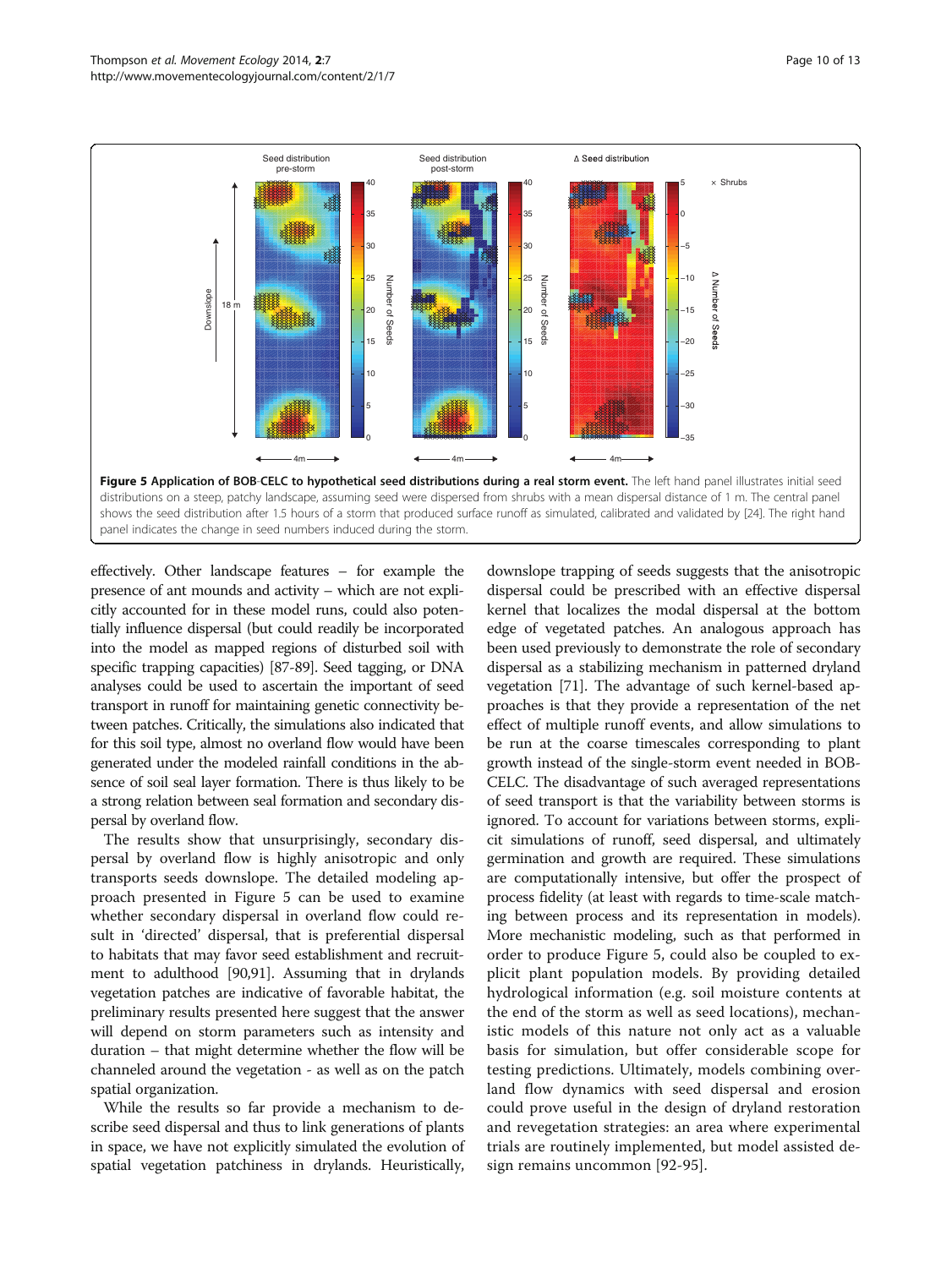## <span id="page-10-0"></span>Conclusions

Recent developments in modeling seed dispersal and runoff generation in dryland ecosystems offer the potential for representing modes of secondary dispersal associated with overland flow. An extension to the existing CELC modeling framework was proposed (BOB-CELC) that showed qualitative agreement with dispersal behaviors reported in the literature. The framework provides a potential basis for exploring parsimonious representations of seed dispersal in patchy landscapes in which the final seed resting positions are largely tied to the vegetation distribution, as well as a fully mechanistic approach suitable for coupling to spatially and temporally explicit simulations. Despite these promising developments, there remains a clear need for targeted observations to reconstruct dispersal behavior in runoff in different patchy dryland ecosystems. Experiments targeting processes of transport initiation, trapping and termination, exploring the relative importance of and interactions between secondary wind and water dispersal, and linking dispersal processes to germination and growth success would be particularly informative. As particle tracking techniques [\[96,97\]](#page-12-0), high resolution imagery [\[98](#page-12-0)] and advances in LIDAR for mapping vegetation and water levels continue to improve [[99](#page-12-0)-[101](#page-12-0)], the time is ripe to coordinate experimental and theoretical developments.

#### Competing interests

The authors declare that they have no competing interests.

#### Authors' contributions

ST derived BOB-CELC in consultation with GK, and carried out seed dispersal simulations and drafted the main text. GK, SA and TS conceived the study and contributed to the literature review and manuscript preparation. LC conducted the two-dimensional overland flow simulations. All authors read and approved the final manuscript.

#### Acknowledgements

Katul acknowledges support from the National Science Foundation (Grant NSF-AGS- 1102227), the United States Department of Agriculture (Grant No. 2011-67003-30222), the U.S. Department of Energy (DOE) through the office of Biological and Environmental Research (BER) Terrestrial Ecosystem Science (TES) Program (Grant No. DE-SC0006967), and the Binational Agricultural Research and Development (BARD) Fund (Grant No. IS- 4374-11C). Svoray acknowledges support from the Israel Science Foundation (ISF) (Grant 1184/11). Thompson acknowledges support from the National Science Foundation (Grant NSF EAR-1331940) and the United States Department of Agriculture through the National Robotics Initiative (Grant 2013-67021-20947). Trakhtenbrot acknowledges support from Vaadia-BARD Postdoctoral Fellowship Award No. FI-470-2012 from BARD, The United States - Israel Binational Agricultural Research and Development Fund.

#### Author details

<sup>1</sup>Department of Civil and Environmental Engineering, UC Berkeley, 661 Davis Hall, Berkeley, California 94720, USA. <sup>2</sup>Soil, Water and Environmental Sciences, A R O - Volcani Center, Bet Dagan 50250, Israel. <sup>3</sup>Division of Hydrologic Sciences, Desert Research Center, Las Vegas, Nevada 89119, USA. <sup>4</sup>Nicholas School of the Environment, Duke University, Box 90328, Durham, North Carolina 27708, USA. <sup>5</sup>Geography and Environmental Development, Ben-Gurion University of the Negev, Be'er Sheva, Israel. <sup>6</sup>Pratt School of Engineering, Duke University, Durham, North Carolina 27708, USA.

Received: 6 December 2013 Accepted: 12 March 2014 Published: 17 April 2014

#### References

- 1. Nathan R, Schurr FM, Spiegel O, Steinitz O, Trakhtenbrot A, Tsoar A: Mechanisms of long-distance seed dispersal. Trends Ecol Evol 2008, 23:638–647.
- 2. Nathan R, Horvitz N, He Y, Kuparinen A, Schurr FM, Katul GG: Spread of north American winddispersed trees in future environments. Ecol Lett 2011, 14:211–219.
- 3. Levin SA, Muller-Landau HC, Nathan R, Chave J: The ecology and evolution of seed dispersal: a theoretical perspective. Annu Rev Ecol Evol Syst 2003, 575–604.
- 4. Nathan R, Katul GG: Foliage shedding in deciduous forests lifts up long distance seed dispersal by wind. Proc Natl Acad Sci U S A 2005, 102:8251-8256.
- 5. Poggi D, Katul G, Albertson J: Scalar dispersion within a model canopy: measurements and threedimensional Lagrangian models. Adv Water Resour 2006, 29:326–335.
- 6. Katul GG, Porporato A, Nathan R, Siqueira M, Soons MB, Poggi D, Horn HS, Levin SA: Mechanistic analytical models for longdistance seed dispersal by wind. Am Nat 2005, 166:368–381.
- 7. Nathan R, Katul GG, Bohrer G, Kuparinen A, Soons MB, Thompson SE, Trakhtenbrot A, Horn HS: Mechanistic models of seed dispersal by wind. Theor Ecol 2011, 4:113-132.
- 8. Okubo A, Levin SA: A theoretical framework for data analysis of wind dispersal of seeds and pollen. Ecology 1989, 70:329–338.
- 9. Bohrer G, Katul GG, Nathan R, Walko RL, Avissar R: Effects of canopy heterogeneity, seed abscission and inertia on winddriven dispersal kernels of tree seeds. J Ecol 2008, 96:569–580.
- 10. Nathan R, Katul GG, Horn HS, Thomas SM, Oren R, Avissar R, Pacala SW, Levin SA: Mechanisms of longdistance dispersal of seeds by wind. Nature 2002, 418:409–413.
- 11. International Geosphere Biosphere Program: GLP, global land project- science plan and implementation strategy. In Book GLP, global land project-science plan and implementation strategy. City: IGBP Secretariat; 2005.
- 12. Ellner S, Shmida A: Why are adaptations for longrange seed dispersal rare in desert plants? Oecologia 1981, 51:133–144.
- 13. Aguiar MR, Sala OE: Seed distribution constrains the dynamics of the Patagonian steppe. Ecology 1997, 78:93-100.
- 14. Castro Diaz M, Fernandez-Nieto E, Ferreiro A: Sediment transport models in shallow water equations and numerical approach by high order finite volume methods. Comput Fluids 2008, 37:299–316.
- 15. Garcia-Fayos P, Engelbrecht M, Bochet E: Postdispersal seed achorage to soil in semi-arid plant communities, a test of the hypothesis of Ellner and Shmida. Plant Ecol 2013, 214:941–952.
- 16. Juying J, Houyuan Z, Yanfeng J, Ning W: Research progress on the effects of soil erosion on vegetation. Acta Ecological Sinica 2009, 29:85–91.
- 17. Thompson S, Katul G, Terborgh J, Alvarez-Loayza P: Spatial organization of vegetation arising from nonlocal excitation with local inhibition in tropical rainforests. Physica D: Nonlinear Phenomena 2009, 238:1061–1067.
- Garcia-Fayos P, Bochet E, Cerda A: Seed removal susceptibility through soil erosion shapes vegetation composition. Plant Soil 2010, 334:289-297.
- 19. Jiao J, Han L, Jia Y, Wang N, Lei D, Li L: Can seed removal through soil erosion explain the scarcity of vegetation in the Chinese Loess Plateau? Geomorphology 2011, 132:35–40.
- 20. Hammill KA, Bradstock RA, Allaway WG: Postfire seed dispersal and species reestablishment in proteaceous heath. Aust J Bot 1998, 46:407–419.
- 21. Milton SJ: Spatial and temporal patterns in the emergence and survival of seedlings in arid Karoo shrubland. J Appl Ecol 1995, 32:145–156.
- 22. Reichman OJ: Spatial and temporal variation of seed distributions in Sonoran desert soils. J Biogeogr 1984, 11:1-11.
- 23. Schurr FM, Bond WJ, Midgley GF, Higgins SI: A mechanistic model for secondary seed dispersal by wind and its experimental validation. J Ecol 2005, 93:1017–1028.
- 24. Chen L, Sela S, Svoray T, Assouline S: The roles of soilsurface sealing, microtopography and vegetation patches in rainfallrunoff processes in semiarid areas. Water Resour Res 2013, In Press.
- 25. Thompson S, Katul G, Konings A, Ridolfi L: Unsteady overland flow on flat surfaces induced by spatial permeability contrasts. Adv Water Resour 2011, 34:1049–1058.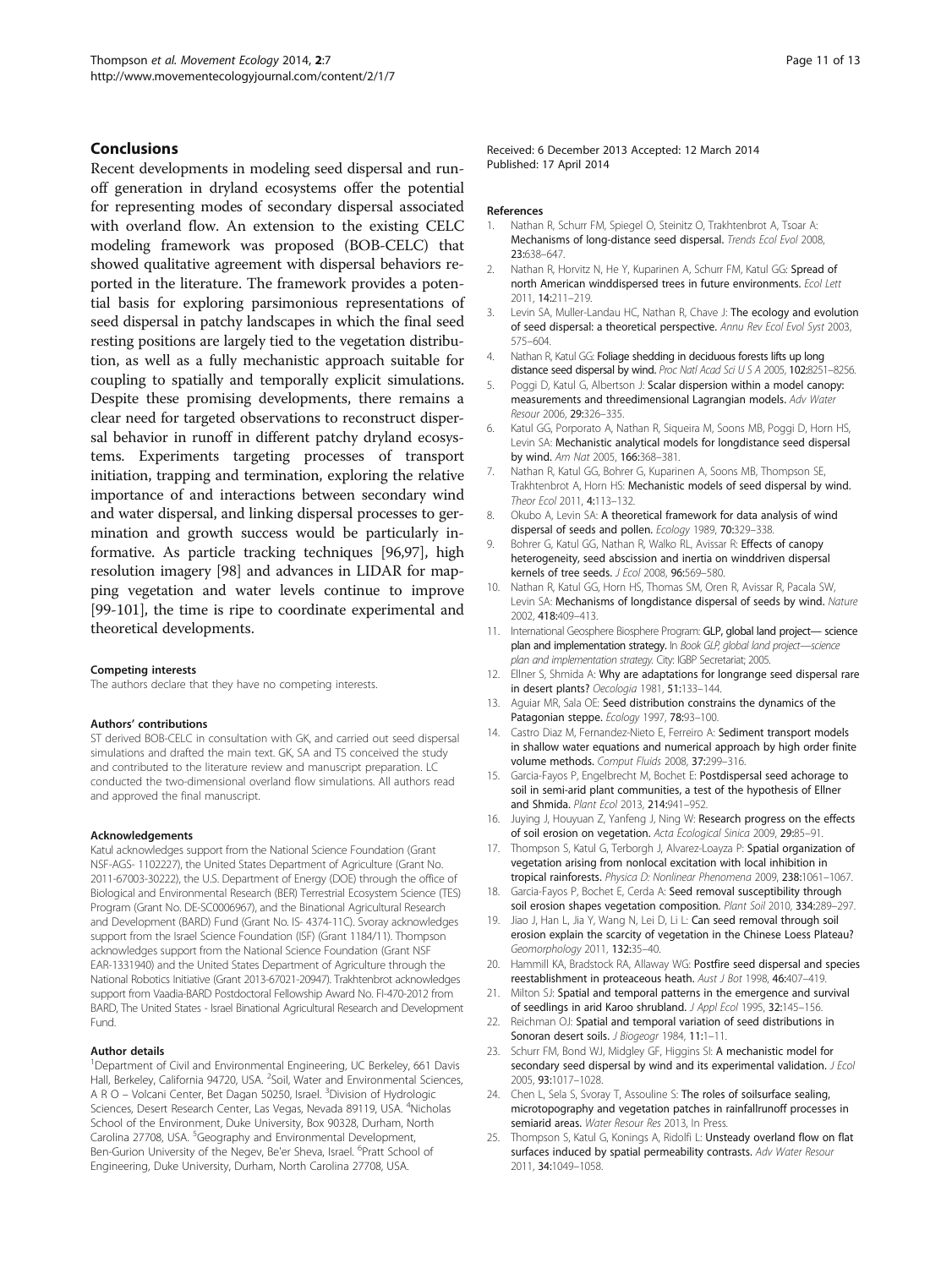- <span id="page-11-0"></span>26. Nilsson C, Brown RL, Jansson R, Merritt DM: The role of hydrochory in structuring riparian and wetland vegetation. Biol Rev 2010, 85:837–858.
- 27. Parolin P: Ombrohydrochory: rainoperated seed dispersal in plants: with special regard to jetaction dispersal in Aizoaceaea. Flora 2005, 201:511–518.
- 28. Vittoz P, Engler R: Seed dispersal distances: a typology based on dispersal modes and plant traits. Bot Helv 2007, 117:109–124.
- 29. Boedeltje G, Bakker JP, Ten Brinke A, Van Groe-nendael JM, Soesbergen M: Dispersal phenology of hydrochorous plants in relation to discharge, seed release time and buoyancy of seeds: the flood pulse concept supported. J Ecol 2004, 92:786–796.
- 30. Gurnell AM: Analogies between mineral sediment and vegetative particle dynamics in fluvial systems. Geomorphology 2007, 89:9–22.
- 31. Assouline S: Rainfallinduced soil surface sealing a critical review of observations, conceptual models, and solutions. Vadose Zone J 2004, 3:570–591.
- 32. Belnap J, Prasse R, Harper K: Influence of biological soil crusts on soil environments and vascular plants. Biol Soil Crusts: Struct, Funct, Manage 2001, 281–300.
- 33. Cerdà A: Seasonal and spatial variations in infiltration rates in badland surfaces under Mediterranean climatic conditions. Water Resour Res 1999, 35:319–328.
- 34. Wang YQ, Shao MA: Spatial variability of soil physical properties in a region of the Loess Plateau of PR China subject to wind and water erosion. Land Degrad Dev 2013, 24:296–304.
- 35. Assouline S, Mualem Y: Modeling the dynamics of seal formation and its effect on infiltration as related to soil and rainfall characteristics. Water Resour Res 1997, 33:1527–1536.
- 36. Assouline S, Mualem Y: Runoff from heterogeneous small bare catchments during soil surface sealing. Water Resour Res 2006, 42, W12405.
- 37. Belnap J: The potential roles of biological soil crusts in dryland hydrologic cycles. Hydrol Process 2006, 20:3159–3178.
- 38. Cerdà A: Seasonal variability of infiltration rates under contrasting slope conditions in southeast Spain. Geoderma 1996, 69:217–232.
- 39. Ziadat FM, Taimeh AY: Effect of rainfall intensity, slope, land use and antecedent soil moisture on soil erosion in an arid environment. Land Degrad Dev 2013, 24:582–590.
- 40. Konings AG, Katul GG, Thompson SE: A phenomenological model for the flow resistance over submerged vegetation. Water Resour Res 2012, 48:W02522. doi:10.1029/2011WR011000.
- 41. Thompson S, Harman C, Heine P, Katul G: Vegetationinfiltration relationships across climatic and soil type gradients. J Geophys Res: Biogeosciences 2010, 115:G02023.
- 42. Assouline S, Selker J, Parlange J-Y: A simple accurate method to predict time of ponding under variable intensity rainfall. Water Resour Res 2007, 43, W03426.
- 43. Cerdà A: The effect of patchy distribution of Stipa tenacissima L on runoff and erosion. J Arid Environ 1997, 36:37-51.
- 44. Dunkerley DL: Determining friction coefficients for interrill flows: the significance of flow filaments and backwater effects. Earth Surf Process Landf 2003, 28:475–491.
- 45. Dunkerley DL: Flow threads in surface runoff: implications for the assessment of flow properties and friction coefficients in soil erosion and hydraulics investigations. Earth Surf Process Landf 2004, 29:1011–1026.
- 46. Römkens MJM, Baumhardt RL, Parlange MB, Whisler FD, Parlange JY, Prasad SN: Raininduced surface seals: their effect on ponding and infiltration, in. Ann Geophysicae Series B Terrestrial Planet Phys 1986, 4:417–424.
- 47. Brutsaert W: Hydrology an introduction. Cambridge University Press; 2005.
- 48. Assouline S: Infiltration into soils conceptual approaches and solutions. Water Resour Res 2013, 49:1–18.
- 49. Katul G, Wiberg P, Albertson J, Hornberger G: A mixing layer theory for flow resistance in shallow streams. Water Resour Res 2002, 38(11):1250. doi:10.1029/2001WR000817.
- 50. Katul GG, Poggi D, Ridolfi L: A flow resistance model for assessing the impact of vegetation on flood routing mechanics. Water Resour Res 2011, 47:W08533. doi:10.1029/2010WR010278.
- 51. Cerdà A, Garcia-Fayos P: The influence of slope angle on sediment, water and seed losses on badland landscapes. Geomorphology 1997, 18:77–90.
- 52. Cerdà A, Garcia-Fayos P: The influence of seed size and shape on their removal by water erosion. Catena 2002, 48:293–301.
- 53. Friedman J, Stein Z: The influence of seeddispersal mechanisms on the dispersion of Anastatica hierochuntica (cruciferae) in the Negev desert, Israel. J Ecol 1980, 68:43–50.
- 54. Gutterman Y, Shem-Toy S: Mucilaginous seed coat structure of Carrichtera annua and Anastatica hierochuntica from the Negev desert highlands of Israel, and its adhesion to the soil crust. J Arid Environ 1997, 35:695–705.
- 55. Marone L, Rossi BE, Horno ME: Timing and spatial patterning of seed dispersal and redistribution in a South American warm desert. Plant ecology 1998, 137:143–150.
- 56. Montaña C, Seghieri J, Cornet A: Vegetation dynamics: recruitment and regeneration in twophase mosaics. In Banded vegetation patterning in arid and semiarid environments: volume 149. Edited by Tongway D, Valentin C, Seghieri J. New York: Springer; 2001:132–145. Ecological Studies.
- 57. Busso CA, Bonvissuto GL, Torres YA: Seedling recruitment and survival of two desert grasses in the monte of Argentina. Land Degrad Dev 2012, 23:116–129.
- 58. García-Fayos P, Cerdà A: Seed losses by surface wash in degraded Mediterranean environments. Catena 1997, 29:73–83.
- 59. García-Fayos P, Recatalà MT, Cerdà A, Calvo A: Seed population dynamics on badland slopes in SE Spain. J Veg Sci 1995, 6:691–696.
- 60. Li X, Jiang D, Zhou Q, Oshida T: Soil seed bank characteristics beneath an age sequence of Caragana microphylla shrubs in the Horqin sandy land regions of northeastern China. Land Degrad Dev 2012. doi:10.1002/ldr.2135.
- 61. Phenotypic characterization of the tamarugo biotypes at the tamarugal Pampa. [http://www.fao.org/docrep/006/ad316e/AD316E13.htm.](http://www.fao.org/docrep/006/ad316e/AD316E13.htm)
- 62. Creosote bush (larrea tridentata). [http://www.birdandhike.com/Veg/Species/](http://www.birdandhike.com/Veg/Species/Shrubs/Larrea_tri/_Lar_tri.htm) [Shrubs/Larrea\\_tri/\\_Lar\\_tri.htm.](http://www.birdandhike.com/Veg/Species/Shrubs/Larrea_tri/_Lar_tri.htm)
- 63. Bonvissuto G, Busso C: Seed rain in and between vegetation patches in arid Patagonia, Argentina. Phyton (Buenos Aires) 2007, 76:47–59.
- 64. Seeds of trichloris crinita. [http://commons.wikimedia.org/wiki/File:](http://commons.wikimedia.org/wiki/File:Trichloris_crinita_seeds.jpg) [Trichloris\\_crinita\\_seeds.jpg.](http://commons.wikimedia.org/wiki/File:Trichloris_crinita_seeds.jpg)
- 65. Cueto VR, Marone L, de Casenave JL, Bollinger E: Seed preferences in sparrow species of the Monte desert, Argentina: implications for seedgranivore interactions. Auk 2006, 123:358–367.
- 66. Thompson SE, Katul GG: Implications of nonrandom seed abscission and global stilling for migration of winddispersed plant species. Glob Chang Biol 2013, 19:1720–1735.
- 67. Thomson D: Criteria for the selection of stochastic models of particle trajectories in turbulent flows. J Fluid Mech 1987, 180:529-556.
- 68. Soons MB, Heil GW, Nathan R, Katul GG: Determinants of long-distance seed dispersal by wind in grasslands. Ecology 2004, 85:3056-3068.
- 69. Pazos GE, Greene DF, Katul GG, Bertiller MB, Soons MB: Seed dispersal by wind: towards a conceptual framework of seed abscission and its contribution to longdistance dispersal. J Ecol 2013, 101:889–904.
- 70. Thompson S, Katul G: Plant propagation fronts and wind dispersal: an analytical model to upscale from seconds to decades using superstatistics. Am Nat 2008, 171:468-479.
- 71. Thompson S, Katul G: Secondary seed dispersal and its role in landscape organization. Geophys Res Lett 2009, 36:L02402. doi:10.1029/2008GL036044.
- 72. Trakhtenbrot A, Katul GG, Nathan R: Mechanistic modeling of seed dispersal by wind over hilly terrain. Ecol Model 2014, 274:29–40.
- 73. Bureau of Meteorology: Intensity frequency duration curves for Karratha, Western Australia. In Book intensity frequency duration curves for Karratha, Western Australia. Canberra, Australia: Commonwealth of Australia; 2009.
- 74. Deblauwe V, Barbier N, Couteron P, Lejeune O, Bogaert J: The global biogeography of semiarid periodic vegetation patterns. Glob Ecol Biogeogr 2008, 17:715–723.
- 75. Li P, Taylor P: Threedimensional Lagrangian simulation of suspended particles in the neutrally stratified atmospheric surface layer. Bound Lay Meteorol 2005, 116:301–311.
- 76. Nezu I, Rodi W: Openchannel flow measurements with a laser doppler anemometer. J Hydraul Eng 1986, 112:335-355.
- 77. Montana C, Seghieri J, Cornet A: Vegetation dynamics: recruitment and regeneration in twophase mosaics. In Banded vegetation patterning in arid and semiarid environments. New York: Springer; 2001:132–145.
- 78. Aerts R, Maes W, November E, Behailu M, Poesen J, Deckers J, Hermy M, Muys B: Surface runoff and seed trapping efficiency of shrubs in a regenerating semiarid woodland in northern Ethiopia. Catena 2006, 65:61-70.
- 79. Emmerson L, Facelli JM, Chesson P, Possingham H: Secondary seed dispersal of Erodiophyllum elderi, a patchily distributed shortlived perennial in the arid lands of Australia. Austral Ecol 2010, 35:906–918.